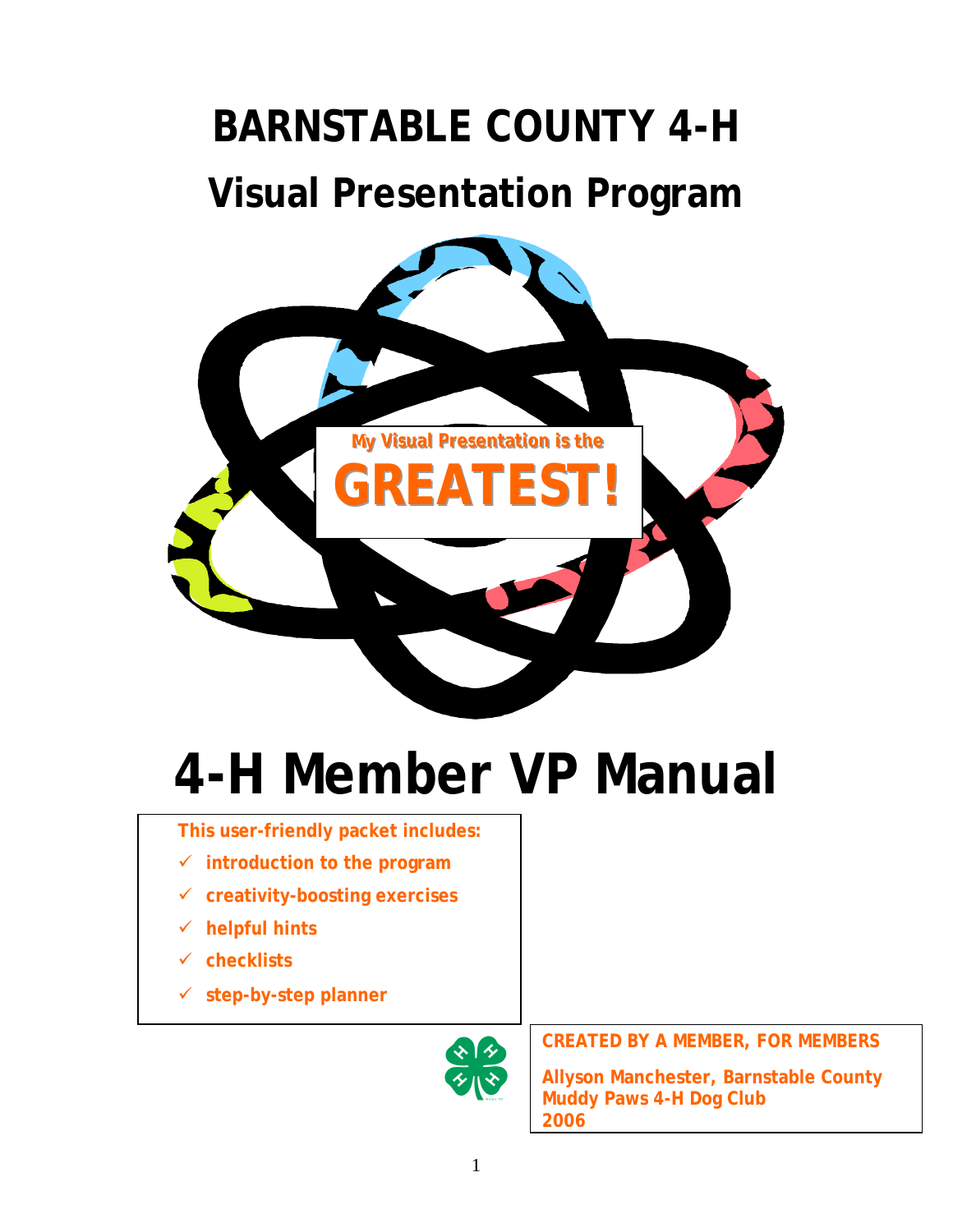## **VISUAL PRESENTATIONS**

*Visual Presentations (V.P.'s for short) consist of a three to ten minute talk (depending on your age), on a particular subject, while using posters and other visual aids. Although the long name makes the project sound gruesome and tedious, participating is actually a very fun and rewarding experience which will allow you to learn some valuable skills for school and beyond.* 



*Visual presentations are performed in front of several judges, as well as an audience of parents and other 4-H members at the county level. Excelling at the county level may lead to placement at the State Visual Presentation program.* 

#### **Step for Success #1: The Perfect Topic**

The best part about doing a V.P. is the fact that you can choose any topic you like; be it how to make balloon animals, how to prepare homemade ice cream, or everything you ever wanted to know about George Washington. The possibilities are endless! Filling in the outline below should help you in brainstorming ideas for a presentation.

- I. Pinpoint Your Interests
	- A. Do you play any sports?

| 2.                                                                                                                                                                                                                                         |
|--------------------------------------------------------------------------------------------------------------------------------------------------------------------------------------------------------------------------------------------|
| <u> 1989 - Johann John Stein, markin fan it ferstjer fan it ferstjer fan it ferstjer fan it ferstjer fan it fers</u>                                                                                                                       |
| 3.                                                                                                                                                                                                                                         |
| B. Are you involved with any after school clubs? (drama, debate, etc)?                                                                                                                                                                     |
|                                                                                                                                                                                                                                            |
| <u> 1980 - Johann Barn, fransk politik fotograf (d. 1980)</u>                                                                                                                                                                              |
| 3.                                                                                                                                                                                                                                         |
| C. Do you play a musical instrument?                                                                                                                                                                                                       |
|                                                                                                                                                                                                                                            |
| 2.<br><u> 1989 - Johann Harry Harry Harry Harry Harry Harry Harry Harry Harry Harry Harry Harry Harry Harry Harry Harry Harry Harry Harry Harry Harry Harry Harry Harry Harry Harry Harry Harry Harry Harry Harry Harry Harry Harry Ha</u> |
| 3.                                                                                                                                                                                                                                         |
| D. Is there a cause that you feel passionately about (environmental pollution, teen                                                                                                                                                        |
|                                                                                                                                                                                                                                            |
| alcoholism, etc)?                                                                                                                                                                                                                          |
|                                                                                                                                                                                                                                            |
|                                                                                                                                                                                                                                            |
| 3.                                                                                                                                                                                                                                         |
| E. Are you interested in any famous people (sports players, movie stars, etc)?                                                                                                                                                             |
|                                                                                                                                                                                                                                            |
|                                                                                                                                                                                                                                            |
| 3.                                                                                                                                                                                                                                         |
| F. Have you learned about anything particularly interesting at school?                                                                                                                                                                     |
|                                                                                                                                                                                                                                            |
|                                                                                                                                                                                                                                            |
| 3.                                                                                                                                                                                                                                         |
|                                                                                                                                                                                                                                            |
| G. Do you have any hobbies (cooking, painting, etc.)?                                                                                                                                                                                      |
| 1.                                                                                                                                                                                                                                         |
| <u> 1980 - Jan Barnett, fransk politik (d. 1980)</u>                                                                                                                                                                                       |
| 3.<br><u> 1989 - Johann John Stone, markin film yn y brenin y brenin y brenin y brenin y brenin y brenin y brenin y br</u>                                                                                                                 |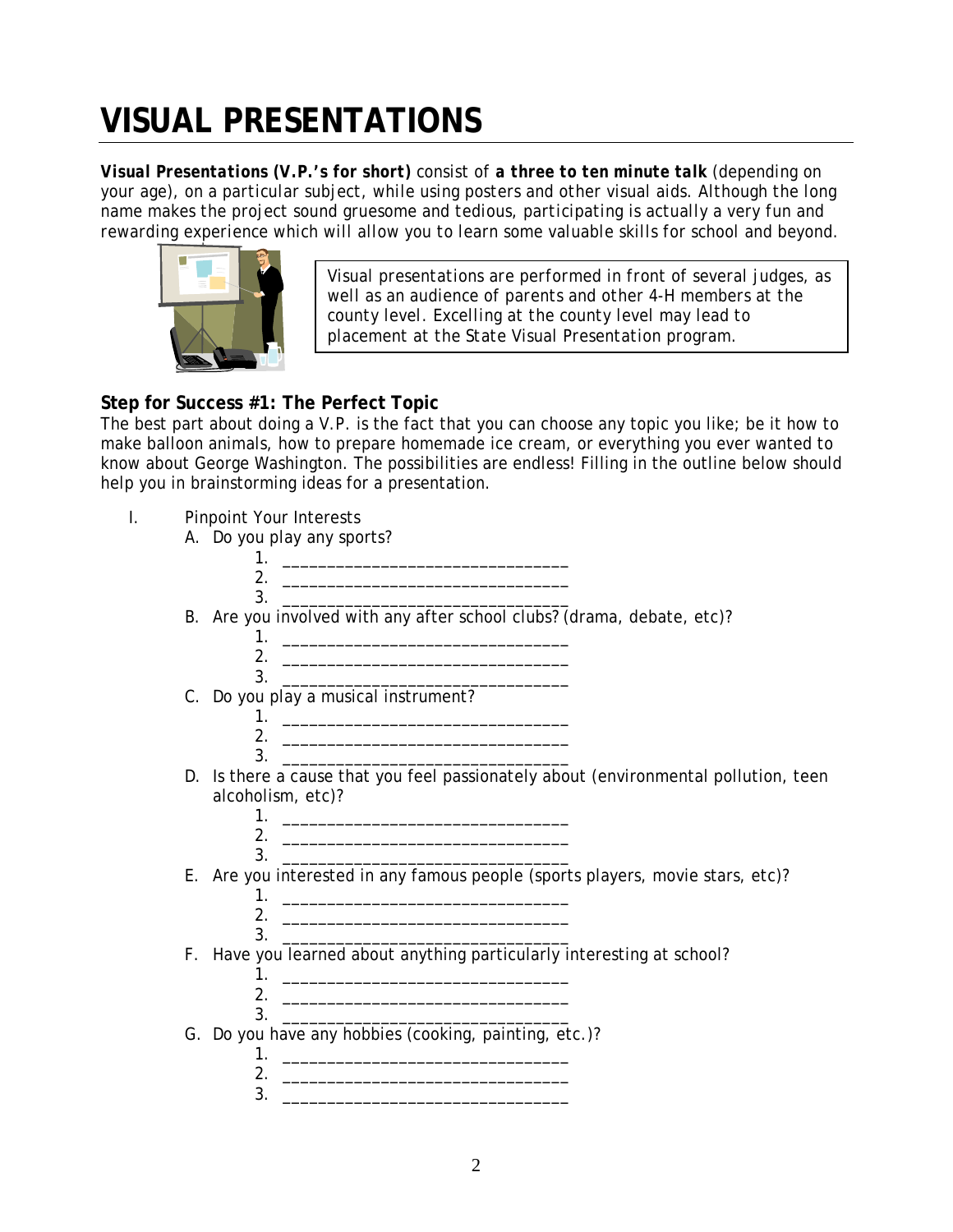- H. Do you love any particular kind of animal?
	- 1. \_\_\_\_\_\_\_\_\_\_\_\_\_\_\_\_\_\_\_\_\_\_\_\_\_\_\_\_\_\_\_\_ 2. \_\_\_\_\_\_\_\_\_\_\_\_\_\_\_\_\_\_\_\_\_\_\_\_\_\_\_\_\_\_\_\_  $3.$

Now it's time to narrow things down. Before you make a final decision, it is important to keep a few things in mind. Choosing an obscure topic, something very few people have heard of, is often very difficult because there won't be a lot of information available. Make sure you know there will be plenty of library books, online sources, and experts for your research. Also, keep in mind that you will need to be able to represent your topic with good demonstrations, models, poster pictures, or experiments.

#### **Step for Success #2: A Great Title**

Now that you are all ready with your topic, it's time to think of a really catchy title.



Grabbing the attention of your audience from the get-go is one of the most important aspects of your presentation. Complete the following outline to get those creative juices flowing!

- II. You Name It
	- A. Is there any interesting jargon or common phrase associated with your topic? (for a fencing presentation: En Guard!, or for a baseball presentation: Play Ball!)
	- 1. \_\_\_\_\_\_\_\_\_\_\_\_\_\_\_\_\_\_\_\_\_\_\_\_\_\_\_\_\_\_\_\_  $2.$ B. Try some literary devices – alliteration [Pass the Pizza Please!] onomatopoeia [The Buzz on Bees] rhyming [Bears Have Ears] similes [Swim Like a Fish] or metaphors [All the World's a Stage.] 1. \_\_\_\_\_\_\_\_\_\_\_\_\_\_\_\_\_\_\_\_\_\_\_\_\_\_\_\_\_\_\_\_ 2. \_\_\_\_\_\_\_\_\_\_\_\_\_\_\_\_\_\_\_\_\_\_\_\_\_\_\_\_\_\_\_\_
	- C. Can you think of any plays on words using: homonyms (The Wail of Whales or Is Reading Aloud Allowed?) or homophones (The Nose Knows)? 1. \_\_\_\_\_\_\_\_\_\_\_\_\_\_\_\_\_\_\_\_\_\_\_\_\_\_\_\_\_\_\_\_

2. \_\_\_\_\_\_\_\_\_\_\_\_\_\_\_\_\_\_\_\_\_\_\_\_\_\_\_\_\_\_\_\_ If you thought of more than one title that you like, ask your parents, siblings, or fellow 4- H'ers for their input.

Little did you know… you are now virtually finished with your title page! All that is left to do is draw a really neat illustration on the poster. Instead of many small pictures, ONE BIG PICTURE WORKS BEST. Don't be afraid to use pictures from magazines, computer clip art, or draw one yourself. Also, mounting with **colored paper** is an easy way to spice up the graphic.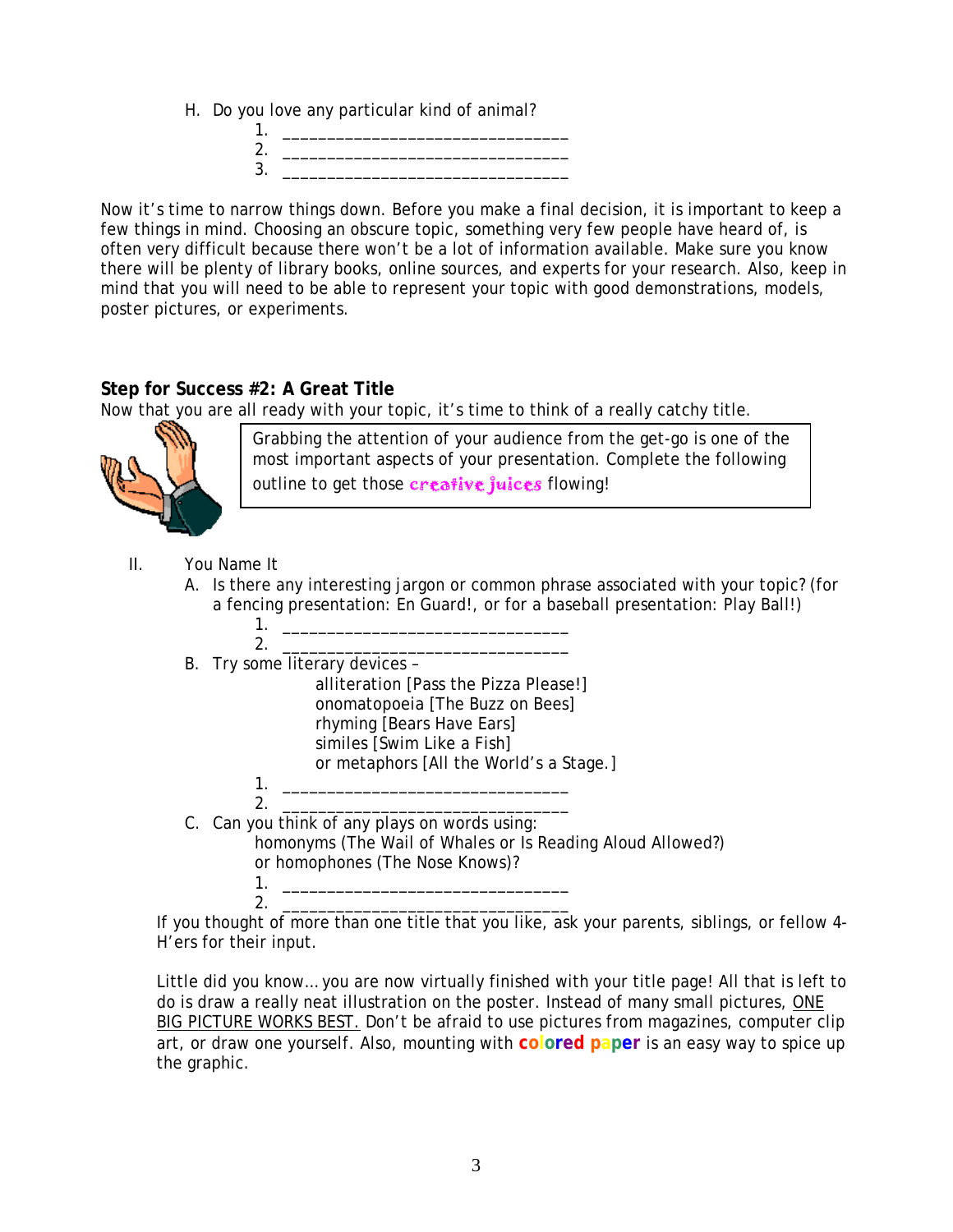#### **Step for Success #3: An Organized Table of Contents**

The purpose of a table of contents is to give your audience a **basic overview** of the subtopics that you will be covering throughout your presentation at the beginning. The poster will be used a second time at the very end to provide a brief **summary.** The structure of this poster is very simple: list your subtopics (with numbers or bullets). Usually, you will have three-four subtopics, depending on the complexity of your topic. For example, a dog presentation may consist of the subtopics breed history, breed standard, grooming, and training.

It is helpful to choose and organize different areas of information by getting ideas from books and web pages that are related to your topic. Keep your eyes peeled for subjects that the books have in common, and what they discuss first and last.

- III. Table of Contents
	- A. \_\_\_\_\_\_\_\_\_\_\_\_\_\_\_\_\_\_\_\_\_\_\_\_\_\_\_\_\_\_\_\_
	- B. \_\_\_\_\_\_\_\_\_\_\_\_\_\_\_\_\_\_\_\_\_\_\_\_\_\_\_\_\_\_\_\_ C. \_\_\_\_\_\_\_\_\_\_\_\_\_\_\_\_\_\_\_\_\_\_\_\_\_\_\_\_\_\_\_\_
	- D. \_\_\_\_\_\_\_\_\_\_\_\_\_\_\_\_\_\_\_\_\_\_\_\_\_\_\_\_\_\_\_\_
	- E. Summary (always list "summary" as your last subtopic)

#### **Step for Success #4: A Spectacular Speech**

With the title and table of contents posters completed, you are ready to create the first two parts of your informative (and eventually memorized) speech. When showing your title page, you are required to give a short **personal introduction**. In it, be sure to include your name, age, number of years in 4-H, number of years giving a V.P., your town, and current 4-H group. You also may opt to go the extra mile and grab your audience's attention by asking a question or stating an interesting fact about your topic.

The speech that is required to go along with your table of contents is SUPER easy. Why? Virtually, all you have to do is read your topics one by one off of your poster. Of course, a statement along the lines of "Today we will be discussing" at the beginning of your list and something like "Let's begin!" at the end will work well. Likewise, when you recall your Table of Contents poster for the Summary speech, simply read your subtopic list and say something interesting about each one as you go along.

When you are finished with your presentation, thank the audience for listening, and ask the audience if they have any questions.



**Before answering a question, make sure that you repeat it back to the audience.** Judges take careful notes on which participants remember to do this.

For the content posters, simply research the topics well, and choose to mention only the most important information. Keep all your research materials in a folder. Make sure that your speech is focused and sequential. Don't be afraid to follow a similar format to the paragraphs that you write in school: topic sentence, body, concluding sentence.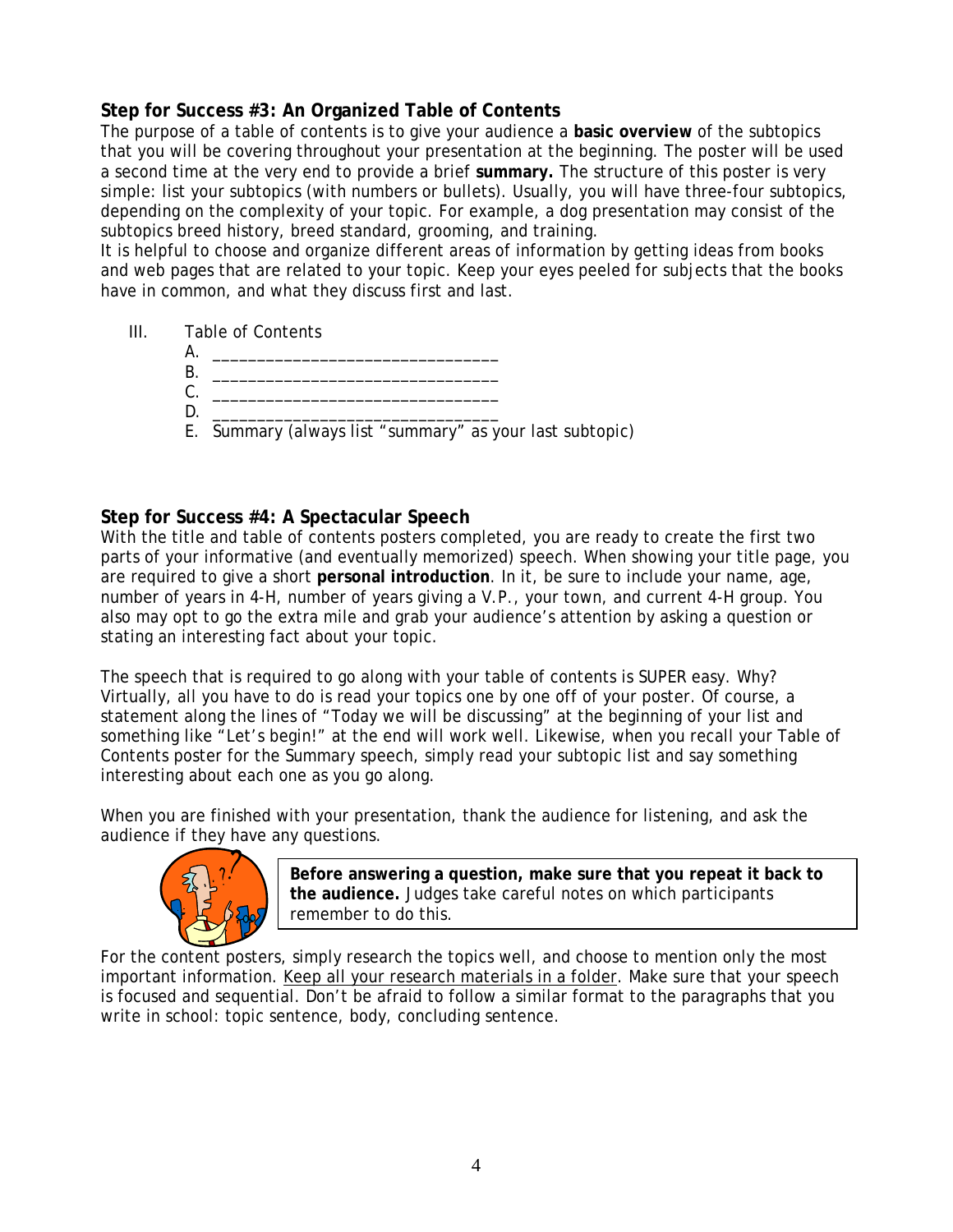#### **Step for Success #5: Creating the Content Posters**

**Each poster should have a title that corresponds with those on your table of contents.** The point isn't to write your whole speech, word for word, on your posters. It isn't very exciting for audience members to stare at posters covered with small lettering for seven minutes. Just make sure that you put on some key words that will prompt your memory of the whole speech… when you are without your index cards. For illustrations -- charts, timelines, and pictures with captions work well.

#### **Step for Success #6: Practice Makes Perfect**

After you put the finishing touches on all of your posters, it's time to move into the rehearsal stage. Pick a few times every day to practice with JUST your index cards (no posters) in front of your mirror. This will give you an opportunity to work on:



in an environment that is private and comfortable for you. After you feel ready, put on a few **dress rehearsals** for your parents, siblings, and neighbors. You may even want to organize a practice night at your 4-H club. Be sure that, during these rehearsals, you do EVERYTHING the way you plan on doing them at the actual presentation. You don't want to be doing a science experiment for the first time on V.P. night. **Planning ahead** will allow you to know that every possible kink has been worked out. This will make you less nervous on the big night. Also, you may want to ask your parents to time you with a stop watch while you are rehearsing. This way, you can either add more information to make it longer, or take away some unnecessary stuff that is putting you over the time limit. Remember -- any visual presentation that is too short or too long will be penalized one ribbon placing.

*There's no getting around it; Visual Presentations require a lot of hard work. However, the work you put in will pay off in the personal satisfaction that comes as a result of the final product. You will feel very accomplished when you hear the applause of the audience as you say your final sentence, or when you hear the announcement of your name at the ribbon ceremony. Everyone will appreciate how much effort you put into your V.P., and you will be highly praised for it.* 

Well, now that you all are V.P. experts, get to work! Go home and cut, glue, stencil, color, and build models. Don't forget to have a parent or leader fill out your registration form and send it in to your 4-H leader or 4-H office.



*GOOD LUCK!*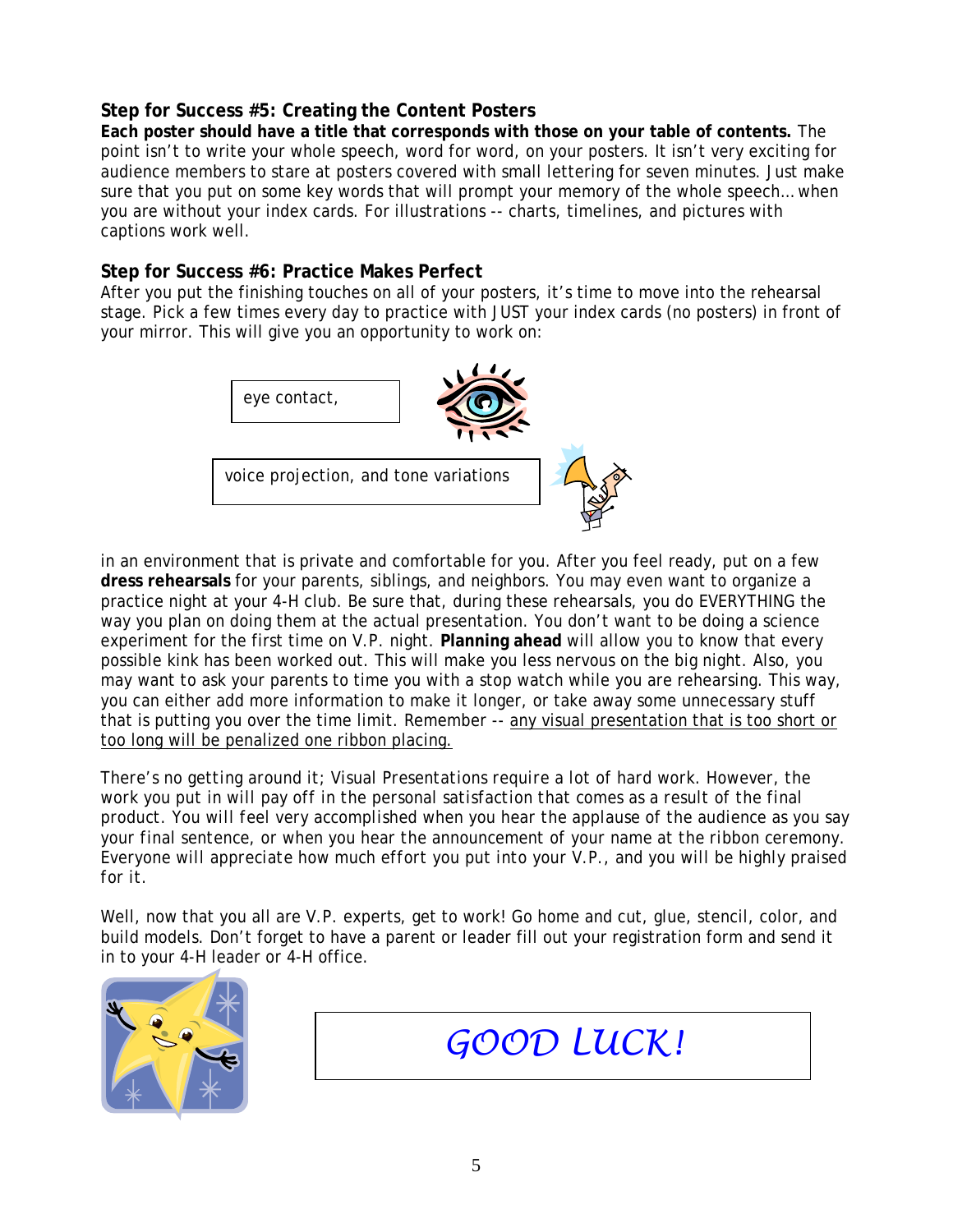### **Speaking Suggestions**



▶ Draw little symbols on your speech, at random points on the index cards. Draw eyes to make you remember to use good eye contact,

or draw a big **!** in a circle to remind you to use a strong voice.

- $\triangleright$  When making eye contact, don't just look at the judges... include the whole audience! If you get nervous looking directly into people's eyes, try skimming the top of their heads.
- $\triangleright$  Tell your parents that pictures should not be taken during your presentation. Flash photography may surprise you, and cause you

to l**<sup>o</sup> s** e your train of thought.

> Do you fiddle with your jewelry? As beautiful as it is, take it off!



Your physical mannerisms are very important to the presentation score.

 $\triangleright$  Even though the judges may be sitting right up front, you need to

speak **LOUD** enough so that the people in the back can hear you too. Have a parent sit in the back of the room to make a gesture if your voice is dying out.

- $\triangleright$  E-N-U-N-C-I-A-T-E! Also, make sure to vary the tone of your voice to keep people interested.
- $\triangleright$  Be sure to be expressive! Make it look like you are really excited about your topic, and smile often.  $\odot$  The judges love a confident participant.
- Don't bring friends to watch unless you are sure that they won't make you giggle.
- $\triangleright$  Relax! Before you begin, try taking a deep breath and calming every muscle in your body. This will help you to get focused.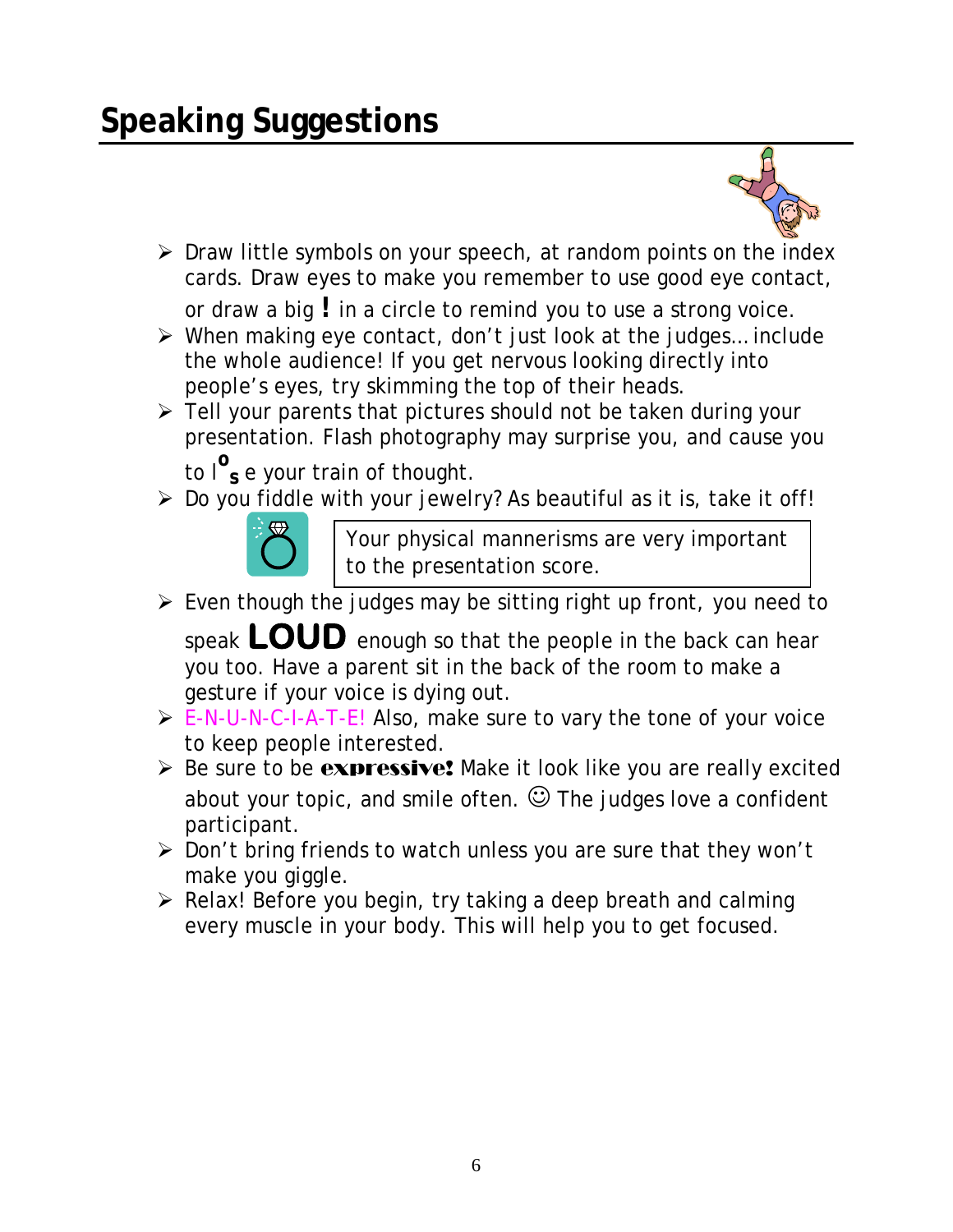### **Materials List**



 Poster board… preferably "foam core," because it is durable and easy to move around during your presentation.

An adhesive… preferably "rubber cement," because it prevents edges from sticking up, and the paper from wrinkling.

A manila folder for your research materials.

Lettering for your posters… you can do this on a word processor (Microsoft Word). To make your lettering big enough to read, under "format," click font. In the font box, type any size of lettering that you want. Usually, size 275 works well, but you may want to vary. It is good to pick one or two fonts (Tahoma, Comic Sans MS, Arial, Times New Roman, or another non-script font) and a maximum of four colors (red, black, green, blue, and other dark colors) to use for the print of the whole VP. Usually, the individual posters should only have 1 or 2 different text colors on them. Individual words should always be 1 color only.

Markers… preferably permanent Sharpies in different colors to make bullets, write captions, or color in illustrations.

Construction paper… to mount illustrations or groups of words on your poster. This is a great technique to make text come alive. Craft stores sell great products such as "Mat Stacks" and "Sizzix" that serve the same purpose.

Index cards… to write your speech on. If you can find some that are attached to a spiral or a ring, it will prevent the cards from getting out of order. If you have loose cards, always number them, keep them in a Ziploc baggie, and check their order carefully before the presentation begins.

Clear Gladware or Tupperware containers… these can be used to hold different items that you will need for a demonstration.

Rubbermaid tubs or a sturdy canvas bag… use one of these to carry all of your miscellaneous V.P. necessities. Your posters can be transported in a garbage bag or artist's portfolio.

Table cloth… every presenter is provided with a table next to the poster easel for demonstrations or props. A table cloth gives your presentation a professional touch.

7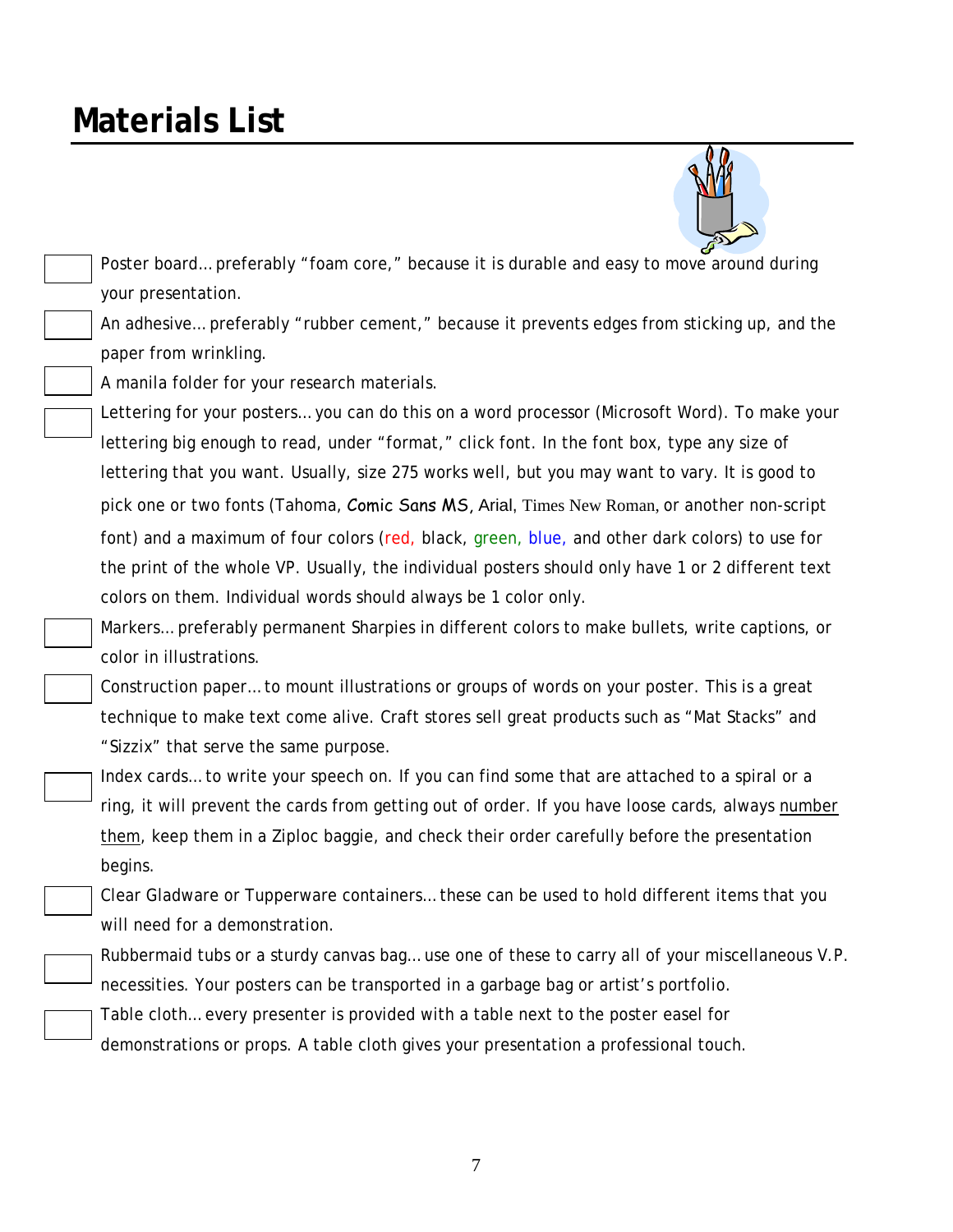## A Blue Ribbon Presentation

The material on this sheet has been taken from a supplement in an actual V.P. judge's packet. Although some of the information may be a little repetitive, it is a good review, and also useful if your parents want to "grade" you during a rehearsal.

- Appearance
	- $\checkmark$  School clothes, costumes that relate to the topic, are usually appropriate.



- $\checkmark$  Long hair should be tied back.
- Introduction
	- $\checkmark$  Title of presentation should create interest.
	- $\checkmark$  Participant may give personal information.
	- $\checkmark$  The introduction should give the highlights of what you are going to be speaking about.
- Equipment
	- $\checkmark$  Containers should be uniform wherever possible.
	- $\checkmark$  Accidents do happen; always have surplus on hand.
	- $\checkmark$  Brand names are okay as long as you aren't promoting a specific brand. For instance, how can you do a presentation on the history of Legos without saying or using Legos?
- Time
	- $\checkmark$  An informal time signal will be given at 9 minutes and 30 seconds. A signal will be given at 10 minutes at which point a judging time penalty will be given. At 10 minutes and 30 seconds, the presentation will be penalized one ribbon placing.



Under time presentations will be scored under "time" on the evaluation sheet with appropriate comments. Danish placing should not be dropped if the subject was adequately covered and was appropriate for the age and experience of the presenter.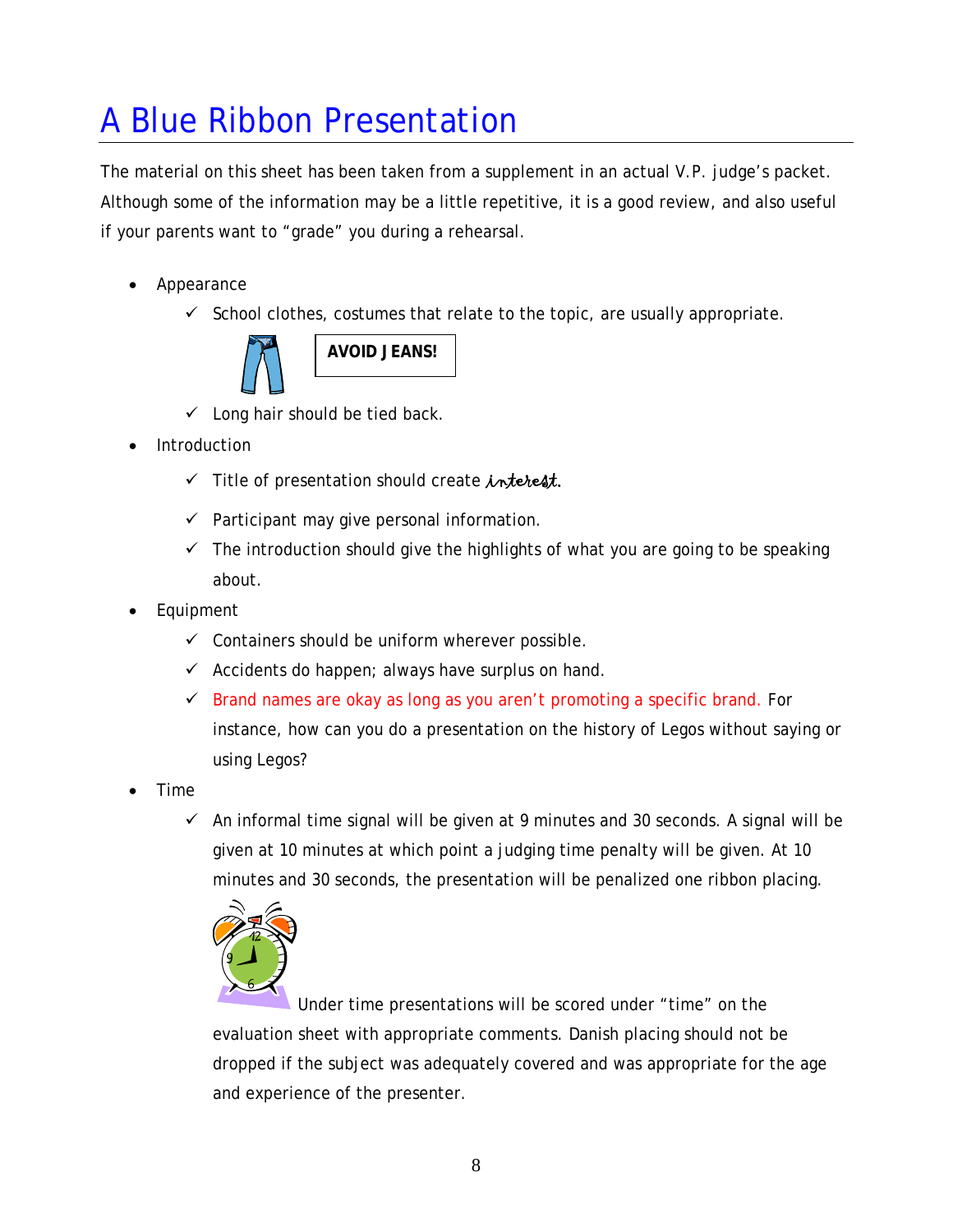- Content
	- $\checkmark$  Major points = clearly planned, logical order, easy for audience to follow.
	- $\checkmark$  Junior presentations should be at least 3 minutes and senior presentations should be at least 7 minutes, but both are to be no longer than 10 minutes in length.
- Workmanship
	- $\checkmark$  Presenter should handle subject well, and cope with the



- Visibility
	- $\checkmark$  Steps are easily seen by the audience in all parts of the room.



Illustrative Materials



- $\checkmark$  Pointers  $\checkmark$  are used more effectively than fingers.
- $\checkmark$  Printing should be clear; too many colors are confusing.
- *Work should be done by the presenter.*
- Sources
	- $\checkmark$  If posters, handouts, or illustrations are not original, credit should be given to the source.
- Summary
	- $\checkmark$  Complete but short.
	- $\checkmark$  No new material may be presented.
- Questions
	- $\checkmark$  All participants must ask for and restate the content of the question.
	- $\checkmark$  If the participant cannot answer, he or she must admit lack of knowledge.